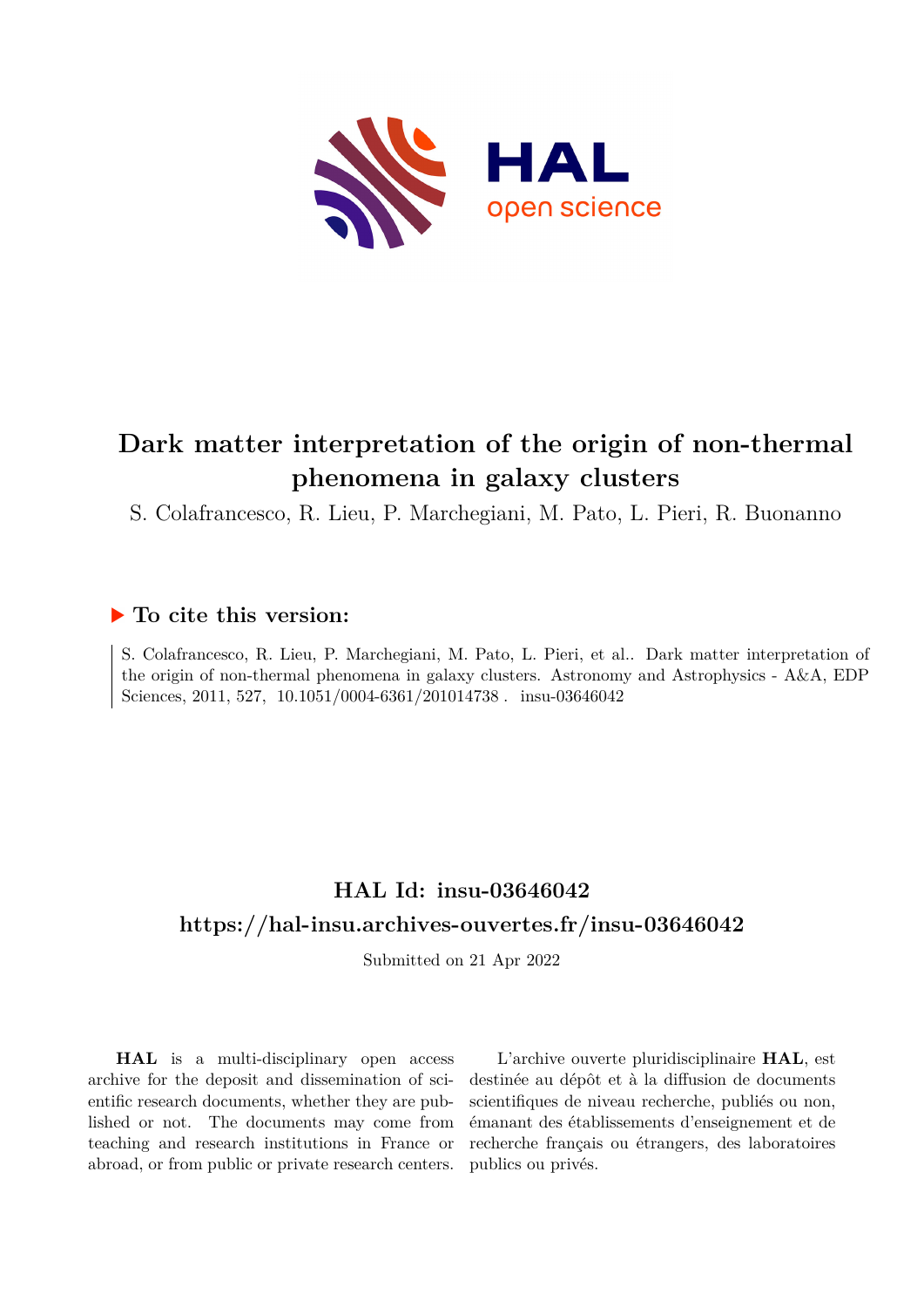

# **Dark matter interpretation of the origin of non-thermal phenomena in galaxy clusters**

S. Colafrancesco<sup>1,2</sup>, R. Lieu<sup>3</sup>, P. Marchegiani<sup>4</sup>, M. Pato<sup>5,6,7</sup>, L. Pieri<sup>8,9</sup>, and R. Buonanno<sup>10</sup>

- <sup>1</sup> INAF OAR via Frascati 33, 00040 Monteporzio, Italy e-mail: sergio.colafrancesco@oa-roma.inaf.it
- <sup>2</sup> on leave from: ASI viale Liegi 26, 00100 Roma, Italy
- <sup>3</sup> The University of Alabama in Huntsville, Optics Building, Room 201 F, Huntsville, AL 35899, USA e-mail: richardlieuuah@gmail.com
- <sup>4</sup> Dipartimento di Fisica, Università di Roma La Sapienza, P.le A. Moro 2, Roma, Italy e-mail: paolo.marchegiani@oa-roma.inaf.it
- <sup>5</sup> Dipartimento di Fisica, Università degli Studi di Padova, via Marzolo 8, 35131 Padova, Italy
- <sup>6</sup> Institut d'Astrophysique de Paris, 98bis bd Arago, 75014 Paris, France
- <sup>7</sup> Université Paris Diderot-Paris 7, rue Alice Domon et Léonie Duquet 10, 75205 Paris, France e-mail: pato@iap.fr
- <sup>8</sup> Istituto Nazionale di Fisica Nucleare, Sezione di Padova, via Marzolo 8, 35131 Padova, Italy e-mail: lidia.pieri@gmail.com
- <sup>9</sup> Dipartimento di Astronomia, Università degli Studi di Padova, Vicolo dell'Osservatorio 3, 35122 Padova, Italy
- <sup>10</sup> Dipartimento di Fisica, Università di Roma Tor Vergata, Roma, Italy e-mail: roberto.buonanno@roma2.infn.it

Received 6 April 2010 / Accepted 17 October 2010

### **ABSTRACT**

Aims. We studied the multi-frequency predictions of various annihilating dark matter (DM) scenarios in order to explore the possibility to interpret the still unknown origin of non-thermal phenomena in galaxy clusters.

Methods. We consider three different DM models with light (9 GeV), intermediate (60 GeV), and high (500 GeV) neutralino mass and study their physical effects in the atmosphere of the Coma cluster. The secondary particles created in the neutralino annihilation processes produce a multi-frequency spectral energy distribution (SED) of non-thermal radiation and also heat the intracluster gas, which we test against the observations available for the Coma cluster from radio to gamma-rays. The various DM-produced SEDs are normalized by the condition to fit the Coma radio halo spectrum, thus obtaining best-fit values of the annihilation cross-section σ*V* and of the central magnetic field  $B_0$ .

Results. We find that it is not possible to interpret all the non-thermal phenomena observed in galaxy clusters in terms of DM annihilation. The light-mass DM model with 9 GeV mass produces too little power at all other frequencies, while the high-mass DM model with 500 GeV produces a large excess power at all other frequencies. The intermediate-mass DM model with 60 GeV and  $\tau^{\pm}$  composition is marginally consistent with the HXR and gamma-ray observations, but narrowly fails to reproduce the EUV and soft X-ray observations. The intermediate-mass DM model with 60 GeV and  $b\bar{b}$  composition is, on the other hand, always below the observed fluxes. We note that the radio halo spectrum of Coma is well fitted only in the  $b\bar{b}$  or light- and intermediate-mass DM models. We also find that the heating produced by the DM annihilation in the centre of the Coma cluster is always larger than the intracluster gas cooling rate for an NFW DM density profile and it is substantially smaller than the cooling rate only for a cored DM density profile in light-mass DM model with 9 GeV.

Conclusions. The possibility of interpreting the origin of non-thermal phenomena in galaxy clusters with DM annihilation scenarios requires a low neutralino mass and a cored DM density profile. If we then consider the multi-messenger constraints to the neutralino annihilation cross-section, it turns out that this scenario would also be excluded unless we introduce a substantial boost factor that represents DM substructures. If we relax the condition to fit the Coma radio halo and we consider the EUV and HXR detections as upper limits for the non-thermal emission, together with the gamma-ray limit, then the limits on σ*V* are less stringent than those obtained by the multi-messenger analysis.

**Key words.** cosmology: theory – dark matter – galaxies: clusters: general – galaxies: clusters: individual: Coma

### **1. Introduction**

Observational evidence for the existence of diffuse components of non-thermal origin in clusters of galaxies and their wider implications is a topic of sustained debate among researchers. In particular, the presence of giant radio halos and relics (see Feretti & Giovannini 2008, for a review) indicates that diffuse distributions of relativistic electrons and magnetic fields must exist in many clusters of galaxies. Moreover, some clusters also

show "unusual" diffuse components, i.e. the excess soft and hard X-ray emission above the level expected from the hot virialized cluster (e.g., Lieu et al. 1996; Fusco-Femiano et al. 1999; Kaastra et al. 1999), even if the observations are sometimes controversial (see, e.g., discussion in Rossetti & Molendi 2004).

While the diffuse radio sources in galaxy clusters are universally interpreted as produced by synchrotron emission, the extreme ultraviolet (EUV) and hard X-ray (HXR) excesses have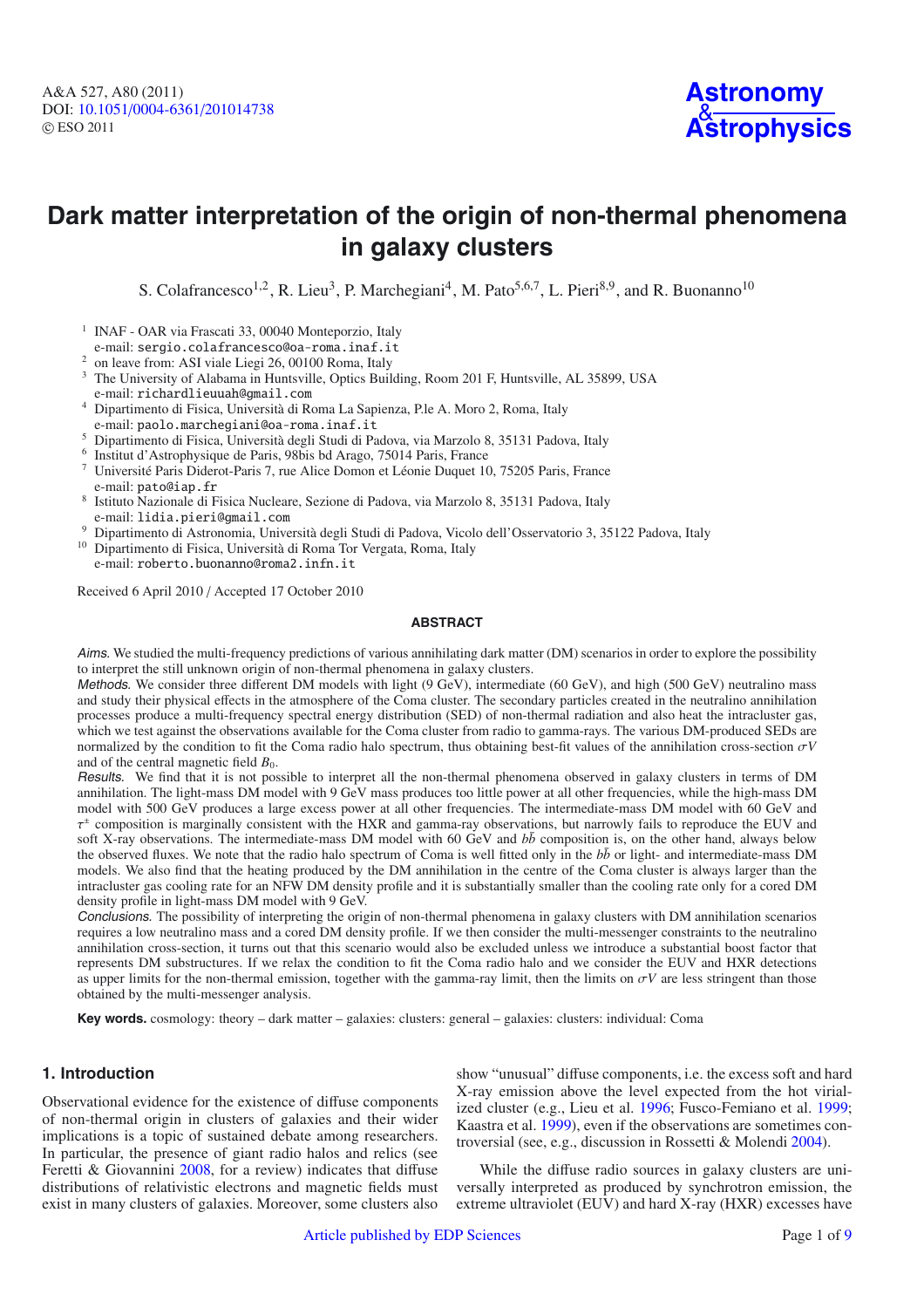been interpreted as the combined effect of an underlying inverse-Compton scattering (ICS) of the cosmic microwave background (CMB) against cluster relativistic electrons that complement the radio halo population (e.g., Hwang 1997; Ensslin & Biermann 1998; Sarazin & Lieu 1998; Blasi & Colafrancesco 1999; Colafrancesco et al. 2007; Marchegiani et al. 2007; Colafrancesco & Marchegiani 2009; Buote 2001), or thermal emission (Mittaz et al. 1998; Cen & Ostriker 1999) from "missing baryons" at sub-virial temperatures (see, e.g., the review of Durret et al. 2008). Focusing upon the former interpretation, the role and ramifications of an underlying power law spectrum across the entire X-ray frequency band can be far reaching, with issues concerning cluster merging and central cooling, and also mass and spectroscopic consequences being addressed by Million & Allen (2009), Lagana et al. (2010), and Prokhorov (2009). In the even broader context, the observed cosmic 6Li abundance could be evidence for excess entropy in clusters (Nath et al. 2006), along with the surprisingly low level of Sunyaev-Zel'dovich effect in the Wilkinson Microwave Anisotropy Probe (WMAP) and South Pole Telescope (SPT) sample of many clusters (Diego and Partridge 2010; Lieu et al. 2006; Komatsu et al. 2010; Lueker et al. 2009), and the effects of the magnetic field on the intracluster gas distribution (e.g. Colafrancesco  $& Giordano 2007$  as a possible indication of significant intracluster non-thermal pressure.

Historically however, there have been numerous suggestions of a general, non-thermal intracluster environment, early examples are given in Jaffe (1977) and Rephaeli (1979) who considered Alfvén wave excitation. In particular, a model of the acceleration via Alfven waves driven by major cluster mergers is given in Brunetti et al. (2004), including the idea that relativistic jets carry a significant portion of the total energy output of radio galaxies, causing X-ray emission up to Mpc distance scales (Ghisellini & Celotti 2001). Celotti et al. (2001) provided an analysis of such a scenario for PKS 0637-752.

A relevant, related observation (see Giovannini et al. 1993) maps the spectral index of cluster radio halos, and specifically of the Coma radio halo from 327 MHz to 1.4 GHz. Here, we note the need for non-thermal emission by electrons with energy just above the energy range required by the non-thermal electron population that is supposed to produce soft and hard X-rays by ICS (see Lieu et al. 1999).

An important issue connected with the presence of diffuse emission of non-thermal origin in galaxy clusters is that relativistic electrons with  $E \sim$  GeV (as those which produce the radio halos) lose their energy in relatively short time by effect of synchrotron and ICS with the CMB photons interactions, and they should reach a short distance in comparison to the dimension of the halos (see discussion in Blasi & Colafrancesco 1999).

Therefore, several solutions have been proposed to solve this problem, as the re-acceleration in situ of the electrons by Alfven wave excitation driven by major cluster mergers and induced turbulences (e.g., Jaffe 1977; Rephaeli 1979; Brunetti et al. 2004) or the production of secondary electrons in the interactions between non-thermal and thermal protons (e.g., Dennison 1980; Blasi & Colafrancesco 1999; Marchegiani et al. 2007; Colafrancesco & Marchegiani 2008).

The separate physical mechanism to be invoked is neutralino dark matter (DM) annihilation as a cluster's non-thermal reservoir (see Colafrancesco & Mele 2001; Colafranceso et al. 2006) to compensate for losses of the particles as they are distributed throughout the cluster medium during the long process of particle diffusion (see, e.g., Völk et al. 1996; Colafrancesco & Blasi 1998).

Today, several astrophysical evidences (e.g., gravitational lensing, galaxy rotation curves, galaxy clusters masses) indicate that most of the matter content of the universe is in form of DM, whose nature is still elusive. Several candidates have been proposed as fundamental DM constituents, ranging from axions to light, MeV DM, from Kaluza-Klein (KK) particles, branons, primordial black holes (PBH), mirror matter to supersymmetric weakly interacting massive particles (WIMPs; see, e.g., Baltz 2004; Bertone et al. 2005; Bergström 2000, for reviews). In this paper we assume that the main DM constituent is the lightest neutralino of the minimal supersymmetric extension of the Standard Model (MSSM). This assumption can be tested by observing the radiation emitted by the secondary products of the neutralino annihilation processes, whose features have been studied (e.g., Colafrancesco & Mele 2001; Colafrancesco et al. 2006). As pointed out by Colafrancesco et al. (2006), the relevant physical properties that determine the features of the emitted radiation are the composition of the neutralino, its mass, and the value of the annihilation cross section.

In this paper we explore the consequences of a neutralino DM annihilation scenario on the non-thermal particle content of galaxy clusters over a multi-frequency range (from radio to gamma-ray and TeV energies), and in particular on one of the best studied clusters so far, the Coma cluster of galaxies, for which an extensive multi-frequency coverage has been accumulated.

To this aim, we focus on three neutralino DM models with mass  $M_v$  of 9, 60 and 500 GeV.

Neutralinos with 60 and 500 GeV mass are representative of respectively intermediate – and high-mass supersymmetric models that are consistent with accelerator and multi-messenger constraints, and it is also interesting to be probe them by direct detection experiments (like e.g. the recent CDMS results, see Ahmed et al. 2009). In this context, the 60 GeV neutralino mass is close to the lower limit of the combination of the CDMS II experiment with the allowed parameter space calculated from various Minimal Supersymmetric Models (e.g., Roszkowski et al. 2007; Ellis et al. 2005), and it is interesting to possibly test this by a multi-frequency search limited to the gamma-ray energies probed by Fermi. On the other hand, it is interesting to test the 500 GeV mass model by a multi-frequency search extended even in Cherenkov experiments realm.

The light-mass neutralino model with  $M<sub>x</sub> = 9$  GeV has been recently worked out as a consistent solution of the CoGeNT and DAMA observations (Fitzpatrick et al. 2010). This low-mass neutralino is allowed in supersymmetric scenarios where the hypothesis of gaugino masses universality at the unification scale is released (Bottino et al. 2003).

To explore the astrophysical consequences of these DM models, we consider pure annihilation channels in order to highlight their observational features. We focus, specifically, on  $b\bar{b}$ and  $\tau^{\pm}$  annihilations for 9, 60 and 500 GeV mass neutralino models, and we also consider annihilations into  $W^{\pm}$  for the 500 GeV mass neutralino model. We leave the neutralino annihilation cross-section  $\sigma V$  as a free parameter to be constrained by the astrophysical data in our analysis.

In this study, we also consider the constraints on the DM model and density profile coming from the heating rate of the thermal gas at the centre of the cluster.

The outline of the paper is the following. We describe in Sect. 2 the properties of the various neutralino DM models and the various DM density profiles that we consider for the Coma cluster. We derive the astrophysical consequences of the neutralino DM annihilation in Coma in Sect. 3 and focus on the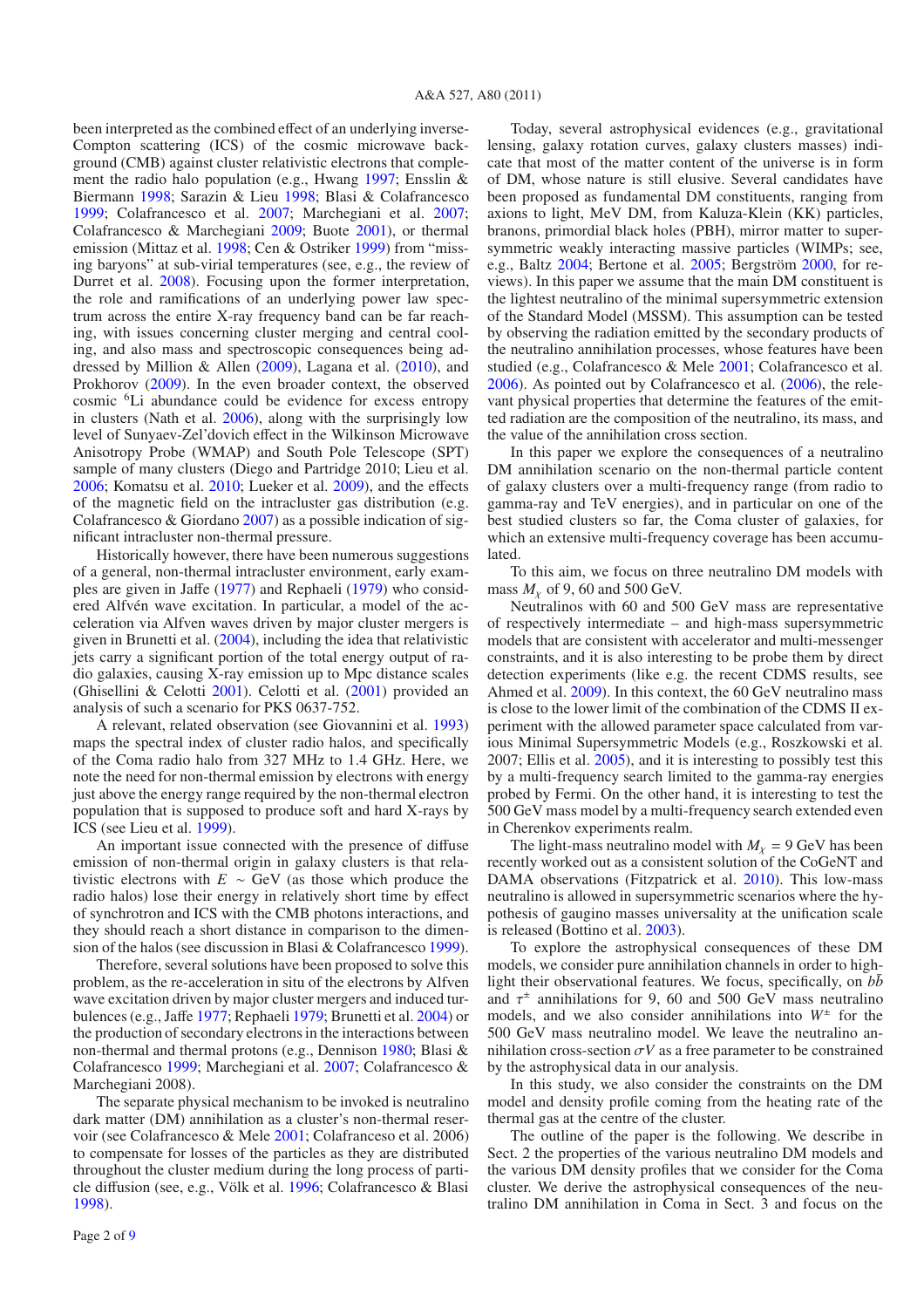**Table 1.** Density profiles for the Coma cluster.  $\rho_c = 1.36 \times 10^2$  *M*<sub>o</sub> kpc<sup>-3</sup> is the critical density for closure of the universe.

| Profile        | $\alpha$          | $r_{\rm s}$ (kpc) | $\mathbf{\underline{\rho_{s}}}$<br>$O_C$ |
|----------------|-------------------|-------------------|------------------------------------------|
| <b>NFW</b>     |                   | 287               | $1.96 \times 10^{4}$                     |
| cored          | $\mathbf{\Omega}$ | 142               | $1.66 \times 10^{5}$                     |
| $NFW^{N-body}$ |                   | 450               | $6.75 \times 10^{3}$                     |

limits set on the expected DM-induced spectral energy distribution (SED) at multifrequency, and on the additional physical effects induced by DM annihilation. The discussion of our results and the conclusion of our analysis are presented in Sect. 4.

Throughout the paper, we use a flat, vacuum–dominated cosmological model with  $\Omega_{\rm m}$  = 0.3,  $\Omega_{\Lambda}$  = 0.7 and  $H_0$  =  $70 \text{ km s}^{-1} \text{ Mpc}^{-1}$ .

#### **2. The dark matter model**

A 9 or 60 GeV supersymmetric particle is expected to annihilate in quarks and leptons. Direct annihilation into light fermions is helicity-suppressed, so that the main remaining channels of annihilations are  $b\bar{b}$  and  $\tau^+\tau^-$ . Electrons and positrons will consequently be mainly produced through secondary processes of hadronization and/or decay. Direct annihilation into  $\gamma s$  happens at 1-loop level and is therefore highly suppressed too. The bulk of photons arises from the  $\pi^0 \rightarrow \gamma \gamma$  e.m. decay.

In addition to the aforementioned channels, a 500 GeV supersymmetric particle can also annihilate into gauge bosons, heavy quarks, and Higgs particles. The yield of photons produced in these cases and their energy spectrum is very similar to each other, so that we choose as a representative case the annihilation into *W*+*W*−.

In this framework, we computed the positron/electron spectra with DarkSUSY (Gondolo et al. 2004) and the yield of gamma-ray photons according to Fornengo et al. (2004).

### 2.1. The dark matter profile of the Coma cluster

Recent determination of the mass and density profile of Coma include methods based on weak lensing (Kubo et al. 2007) and on the study of the velocity moments of early-type galaxies in the Coma cluster (Lokas & Mamon 2003) or on the analysis of infall patterns around Coma (Geller et al. 1999). Numerical simulations also give a hint on the DM density profile inside clusters (Bullock et al. 2001). The results of astronomical measurements and numerical experiments lead to a determination of the mass profile that is consistent among the various methods within the errors and the spatial resolution of each approach. In this paper we use the results of Lokas & Mamon (2003), since they provide a fit to the data with both a spiky NFW profile and a cored profile.

The total inferred dark matter mass of Coma is  $M_{vir} = 1.2 \times$  $10^{15}$   $M_{\odot}$  within a dark matter virial radius of 2.7 Mpc. The dark matter profile is parameterized as

$$
\rho(r) = \frac{\rho_s}{\left(\frac{r}{r_s}\right)^{\alpha} \left(1 + \frac{r}{r_s}\right)^{3-\alpha}}.
$$
\n(1)

Scale parameters and inner slope can be found in Table 1. Also shown are the parameters for an NFW profile as inferred by *N*-body simulations (Bullock et al. 2001).



[Fig. 1.](http://dexter.edpsciences.org/applet.php?DOI=10.1051/0004-6361/201014738&pdf_id=1) Line of sight integral of the DM density squared is shown as a function of the projected angle from the cluster centre for a resolution of 0.1 degree (corresponding to a solid angle of 10−<sup>5</sup> sr). The red dotted curve is for a smooth DM density profile while the blue solid curve is for a smooth DM density profile with the addition of subhalos (see text for details).

We also derive the effective boost factor computed as a line of sight (los) integral and taking into account the subhalos orbiting in the gravitational potential of the Coma cluster. For this calculation we follow the methodology and results of Pieri et al. (2009) in the framework suggested by the Via Lactea II numerical simulation (Diemand et al. 2008). We therefore make the assumptions that

- i) the slope of the subhalo mass function is  $-2$ , which implies for a DM halo such as Coma that about 64% of its mass is virialized in subhalos;
- ii) the mass of subhalos is in the range  $10^{-6} M_{\odot}$   $10^{-2} M_{\text{vir}}$ ;
- iii) the radial dependence of the subhalo concentration parameter;
- iv) an NFW profile for each of the subhalos.

We then compute the los integral with and without subhalos of the DM density squared to infer the boost factor  $B$  defined as the integral along the los and on the solid angle of the neutralino density squared in the case where we consider a smooth DM density profile or the sum of smooth DM density plus DM subhalos (see, e.g., Pieri et al. 2009). Fitting formulas for the concentration parameter as well as explicit notation for the line of sight integral including a population of subhalos can be found in Pieri et al.  $(2009)$ . Figure 1 shows the result of our computation for an angular resolution  $\Delta\Omega = 10^{-5}$  sr (corresponding to 0.1 degree). After integrating over the whole cluster volume, we obtain a boost factor  $B = 35$ . We do not expect significant deviation from this value when changing the subhalo density profile.

We stress that we consider subhalos down to a mass scale of 10<sup>-6</sup>  $M_{\odot}$  because this is a fiducial value of the minimal subhalo mass for WIMPs (see, e.g., Green et al. 2005) even though values significantly lower or higher are also possible (Bringmann 2009). It is worth noticing that a lower value for the minimum subhalo mass would further increase the corresponding value of the integrated boost factor.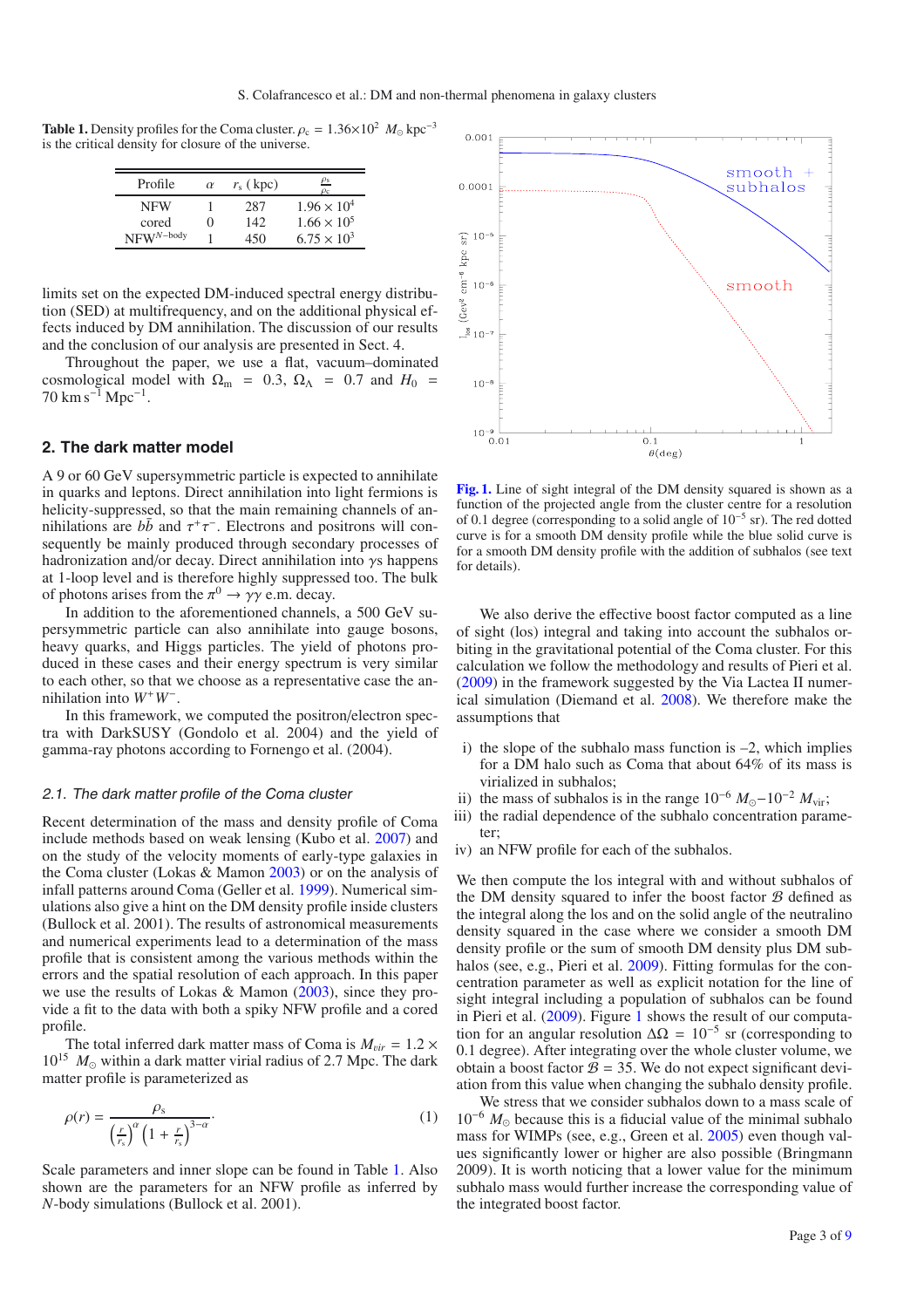In the following calculations we will first consider the case of a smooth DM density profile and then the effects of the boost factor.

#### **3. Astrophysical consequences**

We discuss here various astrophysical consequences of the DM models that we consider in this paper: electromagnetic (e.m.) signals (all of non-thermal origin) and heating of the intracluster gas induced by secondary particles produced in the DM annihilation processes.

The complete description of the emission features induced by DM annihilation is given by using the diffusion equation (i.e. neglecting convection and re-acceleration effects) given in Colafrancesco et al. (2006, see their Eq. (35)) which consistently takes into account the diffusion and energy loss properties of the secondary particles produced in the neutralino DM annihilation process.

The energy loss term is the sum of the effects due to inverse Compton, synchrotron radiation, Coulomb losses and bremsstrahlung (see Eq. (A.16) in Colafrancesco et al. 2006, for details). For electron energies  $\gtrsim$  GeV the inverse Compton and synchrotron terms dominate the losses, while for energies below ∼140 MeV, Coulomb losses dominate (see Fig. A.3 in Colafrancesco et al. 2006). For a more detailed description of the energy losses in the Coma cluster, we use throughout the paper a B-field radial profile  $B(r) \propto n_{\text{th}}(r)$ , where  $n_{\text{th}}$  is the intracluster gas number density, unless otherwise specified.

The derivation of the full solution of the diffusion equation and the effects of diffusion and energy losses are given in Colafrancesco et al. (2006, see Eq. (A.1)) and we refer the reader to this paper for technical details. We consider here the same analytical approach and present the results of the multi-frequency emission produced by the DM models under study for the Coma cluster. We also compute the DM-induced signals in the limit in which electrons and positrons lose energy on a timescale much shorter than the timescale for spatial diffusion, i.e. the regime that applies to galaxy clusters (see Colafrancesco et al. 2006, for a discussion).

The part of the SED from which the strongest spectral constraints can be set is the low-frequency radio band from ∼30 MHz to ∼5 GHz. Figure 2 shows the spectra of the diffuse radio emission of Coma calculated in the various DM models that we consider here. The best-fit values of the central value of the magnetic field  $B_0$  and  $\sigma V$  have been obtained from the fit to the Coma radio halo spectrum and normalizing the curves at the data point at 608 MHz.

We notice that the radio-halo spectrum could distinguish between the different neutralino compositions, preferring a *bb* composition because of its better-fitting intrinsic spectral curvature (see Fig. 2).

The fit is influenced by the value of the B-field. Changing the intensity of the B-field implies to change the energies of the electrons that emit by synchrotron in this frequency range, and this implies, in turn, that the resulting radio halo spectrum has a change in the spectral shape according to the value of  $B_0$ . These effects are illustrated in Fig. 2. For  $M<sub>x</sub> = 9$  GeV, the  $b\bar{b}$  model recovers quite well the curvature of the observed spectrum for  $B_0 = 20 \mu G$ , while the  $\tau^{\pm}$  model reproduces the observed spectrum for a value of  $B_0 = 2.2 \mu G$ . For  $M<sub>x</sub> = 60 \text{ GeV}$ , the  $b\bar{b}$  model recovers quite well the curvature of the observed spectrum for  $B_0 = 0.5 \,\mu\text{G}$ , while the  $\tau^{\pm}$  model reproduces the observed spectrum only for the frequency range  $v > 100$  MHz for a value of  $B_0 = 0.1 \mu G$ . For  $M_{\chi} = 500 \text{ GeV}$ , the *bb* model reproduces



**[Fig. 2.](http://dexter.edpsciences.org/applet.php?DOI=10.1051/0004-6361/201014738&pdf_id=2)** Radio halo spectrum of Coma and the best fits of three DM models with  $M_{\chi}$  = 9 GeV (*upper panel*) for  $b\bar{b}$  (solid with  $\sigma V$  =  $1.7 \times 10^{-25}$  cm<sup>3</sup> s<sup>-1</sup> and  $B_0 = 20 \mu\text{G}$ ) and  $\tau^{\pm}$  (dashed with  $\sigma V =$ 5.6 × 10<sup>−25</sup> cm<sup>3</sup> s<sup>−1</sup> and *B*<sub>0</sub> = 2.2 μG),  $M_\chi$  = 60 GeV (*mid panel*) for *bb*<sup> $\overline{b}$ </sup> (solid with  $\sigma V = 8.5 \times 10^{-23}$  cm<sup>3</sup> s<sup>-1</sup> and  $B_0 = 0.5 \mu G$ ) and  $\tau^{\pm}$  (dashed with  $\sigma V = 9.0 \times 10^{-22}$  cm<sup>3</sup> s<sup>-1</sup> and  $B_0 = 0.1 \mu G$ , and with  $M_{\chi}$ 500 GeV (*lower panel*) with  $b\bar{b}$  (solid with  $\sigma V = 2.0 \times 10^{-18} \text{ cm}^3 \text{ s}^{-1}$ and  $B_0 = 0.01 \mu G$ ,  $\tau^{\pm}$  (dashed with  $\sigma V = 1.9 \times 10^{-17} \text{ cm}^3 \text{ s}^{-1}$  and  $B_0 = 0.002 \mu G$ ) and W<sup>±</sup> (dotted with  $\sigma V = 1.3 \times 10^{-16} \text{ cm}^3 \text{ s}^{-1}$  and  $B_0 = 0.001 \mu G$ ). Data from Thierbach et al. (2003). The results are obtained using  $B(r) \propto n_{\text{th}}(r)$  and NFW smooth DM profiles, without considering the effect of substructures.

the curvature of the observed spectrum for  $B_0 = 0.01 \mu$ G, while the  $\tau^{\pm}$  and  $W^{\pm}$  models require values of the central magnetic field that are much lower ( $B_0 = 0.002 - 0.001 \,\mu\text{G}$ ) and can reproduce the spectral shape of the radio halo only for  $v > 400$  MHz. The corresponding best-fit values of the annihilation cross section  $\sigma V$  are given in the caption of Fig. 2.

Figure 3 shows the radio halo spectrum calculated in the various DM models that we consider here where we assumed the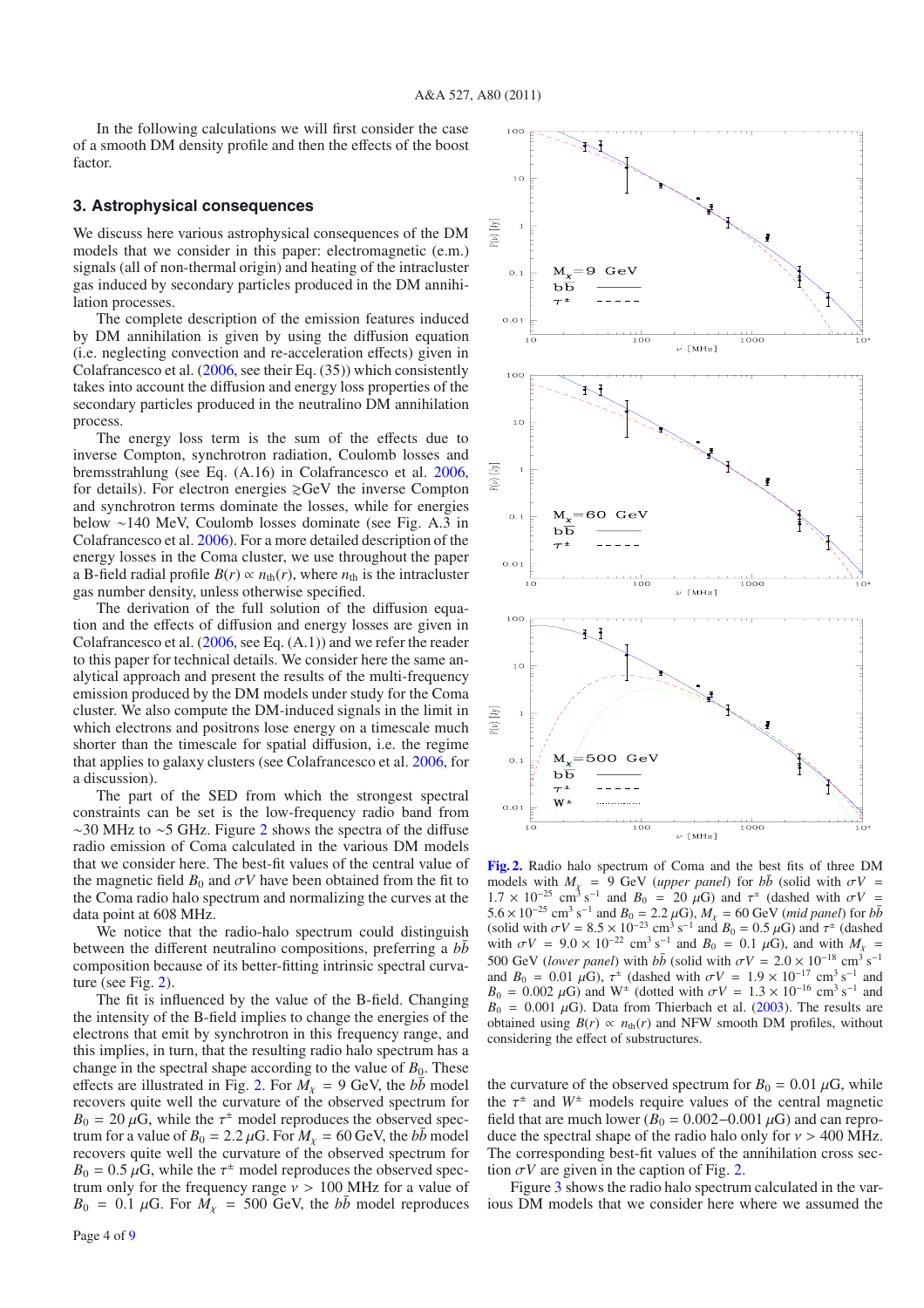

**[Fig. 3.](http://dexter.edpsciences.org/applet.php?DOI=10.1051/0004-6361/201014738&pdf_id=3)** Radio halo spectrum of Coma and the predictions of DM models calculated by assuming  $B_0 = 4.7 \mu$ G and  $B(r) \propto n_{\text{th}}(r)^{0.5}$ ; black lines refer to  $M_v = 9$  GeV with *bb* (solid line;  $\sigma V = 6.0 \times 10^{-25}$  cm<sup>3</sup> s<sup>-1</sup>) and  $\tau^{\pm}$  (dashed line;  $\sigma V = 1.4 \times 10^{-25}$  cm<sup>3</sup> s<sup>-1</sup>); red lines refer to  $M_{\chi} = 60$  GeV with  $b\bar{b}$  (solid line;  $\sigma V = 1.0 \times 10^{-24}$  cm<sup>3</sup> s<sup>-1</sup>) and  $\hat{\tau}^{\pm}$  (dashed line;  $\sigma V = 9.0 \times 10^{-25}$  cm<sup>3</sup> s<sup>-1</sup>); blue lines refer to  $M_{\chi}$  = 500 GeV with *bb*<sup> $\bar{b}$ </sup> (solid line;  $\sigma V$  = 7.5 × 10<sup>-24</sup> cm<sup>3</sup> s<sup>-1</sup>),  $\tau^{\pm}$  (dashed line;  $\sigma V = 3.0 \times 10^{-23}$  cm<sup>3</sup> s<sup>-1</sup>) and  $W^{\pm}$  (dotted line;  $\sigma V = 1.1 \times 10^{-23}$  cm<sup>3</sup> s<sup>-1</sup>). The results are obtained using NFW smooth DM profiles, without considering the effect of substructures.

value of the central magnetic field derived from the most recent analysis of Faraday rotation measures,  $B_0 = 4.7 \mu$ G with a radial profile given by  $B(r) \propto n_{\text{th}}(r)^{0.5}$  (Bonafede et al. 2010). In this figure we fixed the value of  $\sigma V$  in a way that the radio halo spectrum fits the observed one at 608 MHz. For this value of the central B-field, the DM model with  $M_{\chi} = 9$  GeV and  $\tau^{\pm}$  composition and the model with  $M_x = 60 \text{ GeV}$  and  $b\bar{b}$  composition can (marginally) reproduce the observed shape of the spectrum, while the model with 9 GeV and  $b\bar{b}$  composition is too steep and all other DM models provide radio halo spectra much flatter (harder) than the measured one.

The observed radial profile of the surface brightness of the Coma radio halo (see, e.g., Deiss et al. 1997) provides further astrophysical constraints. We find indeed that any DM profile, both NFW or cored, produces a too steep radio brightness profile that cannot reproduce the observed radio brightness profile if we consider radial profiles of the magnetic field decreasing towards the outer regions of the cluster, consistent with Faraday rotation measures (see, e.g., Kim et al. 1990; Bonafede et al. 2010). We find that the radial profile of the radio brigthness produced by the DM annihilation is compatible with the observed one only if a magnetic field radial profile that increases with the radius, as  $B(r) \propto n_{\text{th}}(r)^{-3}$ , is assumed, or if the DM subhalos are distributed in a way that the overall DM radial profile is less steep than the NFW or cored ones. This result is analogous to that found by Colafrancesco et al. (2006).

The overall SEDs of the DM models derived from the fits to the Coma radio halo spectrum populate the high-frequency regions of the e.m. spectrum differently. The SEDs of a 9 GeV, of a 60 GeV and of a 500 GeV neutralino model annihilating in Coma are shown in Fig. 4.

The 9 and 60 GeV mass DM models that best fit the radiohalo spectrum of Coma produce ICS and bremsstrahlung radiation and  $\pi^0 \rightarrow \gamma \gamma$  radiation consistent with the existing limits at multi-frequency. Under the previous conditions, these signals particularly cannot be the nature of the soft and hard X-ray emission excesses detected in this cluster. Only the 60 GeV  $\tau^{\pm}$  neutralino model can fit both the radio halo spectrum and the hard X-ray data, but not the Extreme UV Explorer (EUVE) data.

The DM model with 500 GeV mass can reproduce the Coma radio halo spectrum only with very low values of the central magnetic field,  $B_0 \sim 0.001 - 0.01 \mu$ G. This has the consequence of requiring quite high values for the annihilation cross section  $\sigma V \sim 10^{-18} - 10^{-16}$  cm<sup>3</sup>/s, and therefore for the secondary electron density produced by the neutralino annihilation. Thus, we obtain that the ICS emission expected from these models is very large and exceeds both the EUVE and BeppoSAX data as well as the EGRET and Fermi upper limits on Coma (the HESS upper limit on Coma at very high energies cannot strongly constrain the SED produced in the DM models that we consider here). We conclude, therefore, that neutralino DM models with mass of the order of 500 GeV must be excluded by our analysis.

The shape of the SED does not change substantially when a cored DM profile is considered. The only effect is that the cored DM profile requires slightly higher values on  $\sigma V$  to fit the Coma radio halo data.

We also evaluated the intracluster gas heating induced by DM annihilation (see Fig. 5) and found that an NFW DM density profile produces an excess heating in the inner ∼3 kpc and ∼30 kpc regions of Coma for 9 and 60 GeV, respectively. This effect provides therefore a strong constraint to the annihilation cross-section for these DM models. In order to achieve a lower DM-induced heating rate than the bremsstrahlung cooling rate at the cluster center, the annihilation cross-section worked out here must be reduced by a factor  $\sim 10^7 - 10^{12}$ .

The heating rate for the a cored DM profile with a mass of 500 GeV is higher than the bremsstrahlung cooling rate of Coma for every DM annihilation channel. Therefore, this result also excludes the 500 GeV mass neutralino model. DM models with a mass of 60 GeV and a cored profile show, instead, a heating rate lower than the bremsstrahlung cooling rate for the  $b\bar{b}$  composition, and are therefore consistent with both multi-frequency SED data and with heating rate constraints, while the  $\tau^{\pm}$  model is not consistent because it has a heating rate higher than the cooling rate. For a neutralino mass of 9 GeV and cored DM profile, both  $b\bar{b}$  and  $\tau^{\pm}$  models are consistent with heating rate constraints.

#### **4. Discussion and conclusions**

Any DM interpretation of astrophysical data has intrinsic multifrequency correlations and should, therefore, be tested against a series of independent observational constraints.

The full SED induced by DM annihilation in Coma indicates that the non-thermal e.m. signals induced by a 9 or 60 GeV neutralino can be consistent with the shape of the radio-halo spectrum and produce ICS, bremsstrahlung radiation, and  $\pi^0 \rightarrow \gamma \gamma$ radiation consistent with the existing limits at multi-frequency. However, these signals particularly cannot be the nature of the soft and hard X-ray emission excesses detected in the Coma cluster. An exception to this point is given by the  $\tau^{\pm}$  model with mass 60 GeV that is able to fit the hard X-ray emission observed in Coma. However, in the framework of this model, the EUV excess in Coma should then be interpreted as owing to thermal emission from warm baryons at sub-virial temperature.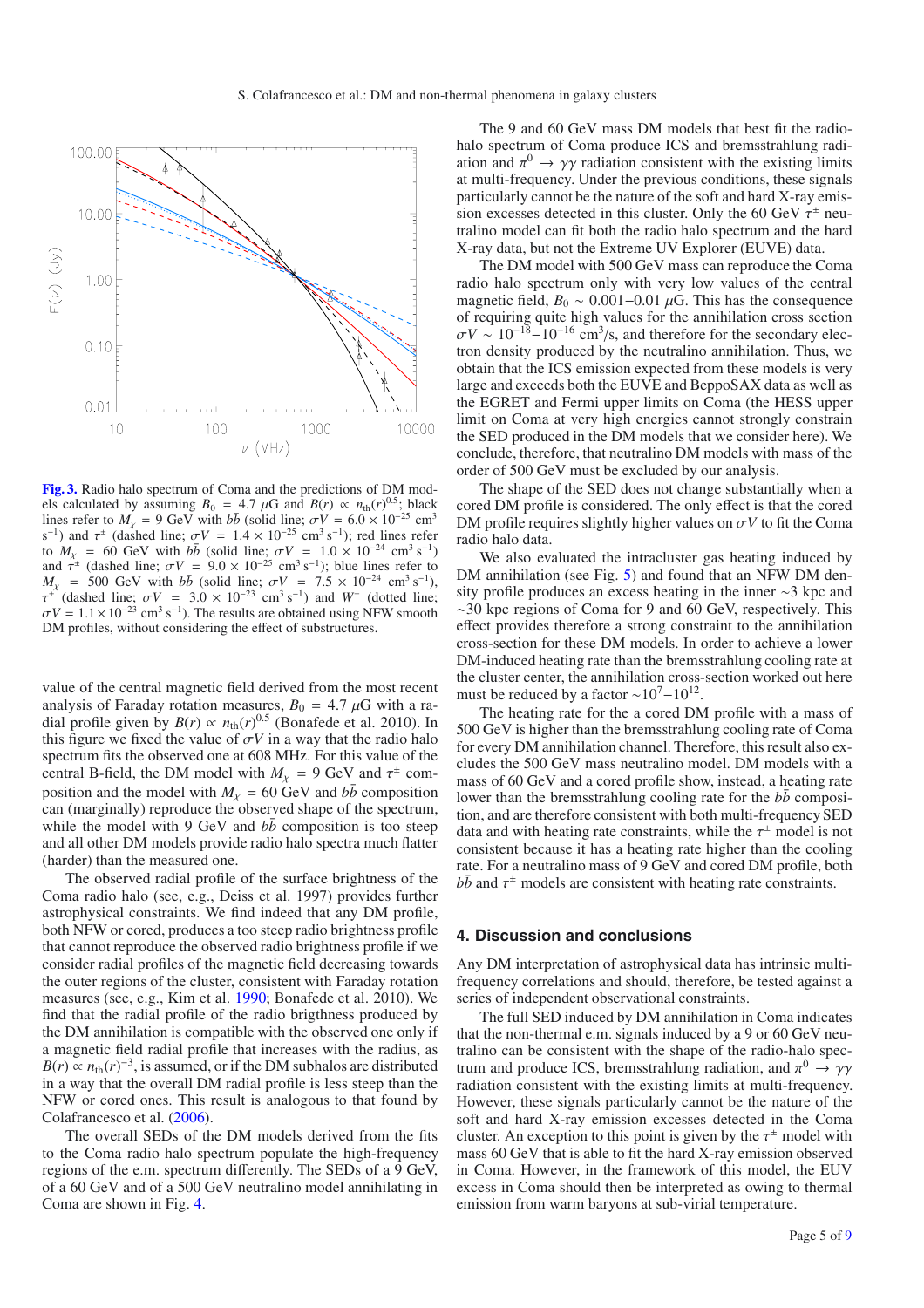

**[Fig. 4.](http://dexter.edpsciences.org/applet.php?DOI=10.1051/0004-6361/201014738&pdf_id=4)** SED of the DM-induced e.m. signals in Coma as predicted by the three DM models. *Upper panel*:  $M_x = 9$  GeV (solid:  $b\bar{b}$ ; dashed:  $\tau^{\pm}$ ); *mid panel*:  $M_{\chi} = 60 \text{ GeV}$  (solid:  $b\bar{b}$ ; dashed:  $\tau^{\pm}$ ); *lower panel*:  $M_{\chi}$  = 500 GeV (solid:  $b\bar{b}$ ; dashed:  $\tau^{\pm}$ ; dotted:  $W^{\pm}$ ) The values of  $\sigma V$  and  $B_0$  for the different models are the same as those used in Fig. 2. The hatched regions in the X-ray domain represent data from PDS/BeppoSAX (Fusco-Femiano et al. 2004), HEXTE/RXTE (Rephaeli et al. 1999) and EUVE (Lieu et al. 1999). We also report the EGRET (Reimer et al. 2003), Fermi (Mori 2009) and HESS (Aharonian et al. 2009a) upper limits on Coma. The blue line is a thermal bremsstrahlung model for Coma with  $kT = 8.2$  keV (Briel et al. 1992). The results are obtained using  $B(r) \propto n_{\text{th}}(r)$  and NFW smooth DM profiles, without considering the effect of substructures.

Focusing on the radio frequency range,, we showed that a DM particle annihilating into  $b\bar{b}$  best-fits the spectral shape of the radio halo of the Coma cluster quite independently of the neutralino mass. These models can also reproduce the Coma radio halo brightness profile only if the DM subhalo population is distributed in a way to make the overall DM radial distribution less steep than the NFW or cored DM profiles. However, the



**[Fig. 5.](http://dexter.edpsciences.org/applet.php?DOI=10.1051/0004-6361/201014738&pdf_id=5)** Heating rate induced by DM secondary particles in Coma as predicted by the three DM models with  $M_{\chi} = 9$  GeV,  $M_{\chi} = 60$  GeV and  $M<sub>x</sub> = 500$  GeV for  $b\bar{b}$  (solid),  $\tau^{\pm}$  (dashed), W<sup> $\pm$ </sup> (dot-dashed) compositions. We consider an NFW DM profile (green, blue, and red peaking curves for 9, 60, and 500 GeV respectively) and a cored DM profile (green, blue and red flattening curves for 9, 60, and 500 GeV respectively). The values of  $\sigma V$  and  $B_0$  for the different models are the same as those used in Fig. 2. The solid black curve shows the bremsstrahlung cooling rate of the intra-cluster gas at a temperature of 8.2 keV. The results are obtained using  $B(r) \propto n_{\text{th}}(r)$  and smooth DM profiles, without considering the effect of substructures.

radio halo spectrum fit requires that i) the value of the neutralino annihilation cross section  $\sigma V$  strongly increases with increasing neutralino mass, and that; ii) the best-fit value of the central magnetic field in Coma decreases with increasing neutralino mass.

In the 9 GeV case the value of the central magnetic field required in the  $b\bar{b}$  case ( $B_0 \sim 20 \mu\text{G}$ ) is, however, too high compared to the results of Faraday rotation measures (Carilli & Taylor 2002; Bonafede et al. 2010), while in the  $\tau^{\pm}$  case an acceptable value of  $B_0 \sim 2.2 \mu$ G is required. The best-fit values of  $B_0$  decrease then to still marginally acceptable values  $\sim$ 0.1–0.5 µG for the 60 GeV case (still consistent with the available observational limits, see Carilli & Taylor 2002), while they take extreme values as low as  $0.001-0.01 \mu$ G for the highest neutralino mass (i.e. 500 GeV) we consider in our study.

We also studied the variation of  $\sigma V$  for increasing values of  $B<sub>0</sub>$  that could still provide reasonable fit to the Coma radio halo spectrum. Figure 6 shows that the curves in the  $\sigma V - B_0$  plane that are locus of the best fit to the Coma radio halo flatten to approximately the same value of  $\sigma V$  for high values of  $B_0$ , i.e. when the energy losses are dominated by synchrotron losses.

The shaded bands in Fig. 6 encompass the range of upper limits on the annihilation cross-section derived from multi-messenger constraints. These constraints, summarized in Table 2, include positrons, antiprotons, radio emission,  $\gamma$ -rays from the Galactic Centre and the optical depth of CMB photons. Each column in Table 2 shows the limits derived using different galactic DM distributions: via Lactea II (VL2), Aquarius (Aq), and a cored isothermal profile (iso). Each cell features three values corresponding to the minimal, mean, and maximal propagation setups respectively. Also shown is the channel that produces the quoted upper limit − "rad", "pos", "anp", "GCg" and "opt"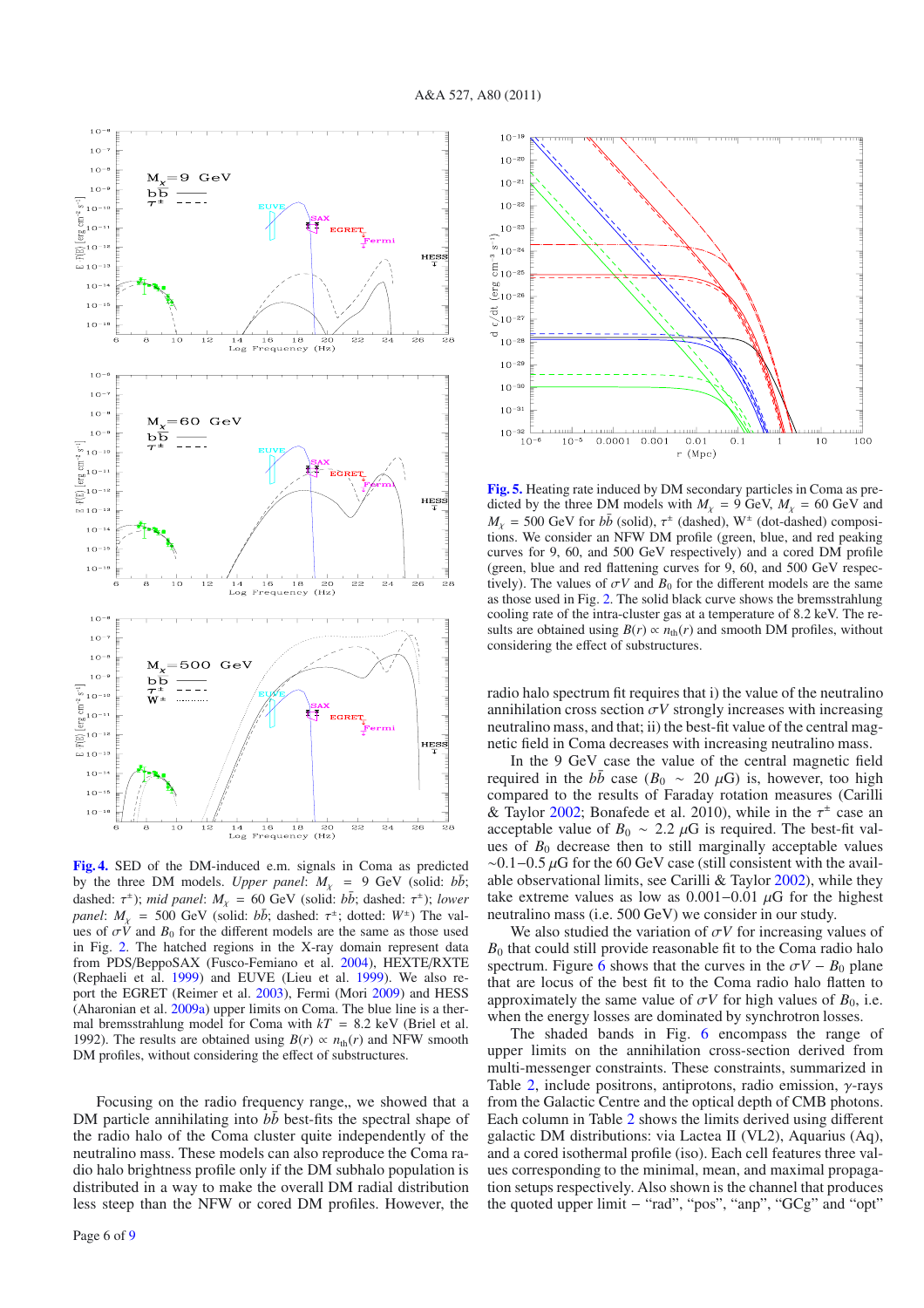|                           | Upper limit on the annihilation cross-section $(10^{-26} \text{ cm}^3 \text{ s}^{-1})$ |                                      |                                   |                                   |  |  |  |  |
|---------------------------|----------------------------------------------------------------------------------------|--------------------------------------|-----------------------------------|-----------------------------------|--|--|--|--|
| DM benchmark              |                                                                                        | VL 2.                                | Aq                                | Iso                               |  |  |  |  |
| $M_{\chi} = 9$ GeV        | $\chi \chi \to \tau^+ \tau^-$                                                          | $(0.1, 0.1, 0.1)$ (rad, rad, rad)    | $(7.8, 7.8, 7.8)$ (opt, opt, opt) | $(7.8, 7.8, 7.8)$ (opt, opt, opt) |  |  |  |  |
| $M_v = 9$ GeV             | $\chi \chi \to bb$                                                                     | $(0.06, 0.06, 0.06)$ (rad, rad, rad) | $(4.3, 0.7, 0.2)$ (opt, anp, anp) | $(4.3, 2.6, 0.8)$ (opt, anp, anp) |  |  |  |  |
| $M_v = 60$ GeV            | $\chi\chi \to \tau^+\tau^-$                                                            | $(2.2, 2.2, 2.2)$ (rad, rad, rad)    | $(5.3, 3.6, 2.1)$ (pos, pos, pos) | $(12, 8.5, 8.0)$ (pos, pos, pos)  |  |  |  |  |
| $M_v = 60$ GeV            | $\chi \chi \to b\bar{b}$                                                               | $(0.6, 0.6, 0.6)$ (rad, rad, rad)    | $(8.5, 0.8, 0.3)$ (anp, anp, anp) | $(19, 3.8, 1.7)$ (anp, anp, anp)  |  |  |  |  |
| $M_v = 500 \text{ GeV}$   | $\chi \chi \to \tau^+ \tau^-$                                                          | $(106, 101, 73)$ (rad, pos, pos)     | $(125, 64, 34)$ (GCg, pos, pos)   | $(349, 184, 170)$ (pos, pos, pos) |  |  |  |  |
| $M_{v} = 500 \text{ GeV}$ | $\chi \chi \to W^+ W^-$                                                                | $(20, 20, 7.0)$ (rad, rad, and)      | $(74, 8.6, 3.5)$ (pos, anp, anp)  | $(162, 46, 20)$ (pos, anp, anp)   |  |  |  |  |
| $M_v = 500 \text{ GeV}$   | $\chi \chi \to bb$                                                                     | $(12, 12, 7.4)$ (rad, rad, and)      | $(54, 9.2, 3.7)$ (pos, anp, anp)  | $(118, 49, 21)$ (pos, anp, anp)   |  |  |  |  |

**Table 2.** The upper limits on the annihilation cross-sections from several measurements for the seven benchmark DM models.

**Table 3.** The upper limits on the annihilation cross-sections obtained for the seven benchmark DM models from the EUV, HXR and Fermi-LAT gamma-ray data.

| Upper limit on the annihilation cross-section ( $\text{cm}^3\text{s}^{-1}$ ) |                             |                       |                       |                       |  |  |  |
|------------------------------------------------------------------------------|-----------------------------|-----------------------|-----------------------|-----------------------|--|--|--|
| DM benchmark                                                                 |                             | EUV                   | <b>HXR</b>            | Gamma                 |  |  |  |
| $M_v = 9$ GeV                                                                | $\chi\chi \to \tau^+\tau^-$ | $8.1 \times 10^{-22}$ | $1.2 \times 10^{-22}$ | $1.9 \times 10^{-23}$ |  |  |  |
| $M_x = 9$ GeV                                                                | $\chi\chi \to bb$           | $3.7 \times 10^{-22}$ | $4.4 \times 10^{-22}$ | $4.9 \times 10^{-23}$ |  |  |  |
| $M_v = 60$ GeV                                                               | $\chi\chi \to \tau^+\tau^-$ | $2.6 \times 10^{-20}$ | $1.0 \times 10^{-21}$ | $6.3 \times 10^{-22}$ |  |  |  |
| $M_x = 60$ GeV                                                               | $\chi\chi \to bb$           | $4.5 \times 10^{-21}$ | $9.3 \times 10^{-22}$ | $6.4 \times 10^{-23}$ |  |  |  |
| $M_{Y} = 500 \text{ GeV}$                                                    | $\chi\chi \to \tau^+\tau^-$ | $1.7 \times 10^{-18}$ | $3.9 \times 10^{-20}$ | $1.1 \times 10^{-21}$ |  |  |  |
| $M_{Y} = 500 \text{ GeV}$                                                    | $\chi \chi \to W^+ W^-$     | $2.0 \times 10^{-19}$ | $1.1 \times 10^{-20}$ | $1.1 \times 10^{-21}$ |  |  |  |
| $M_v = 500 \text{ GeV}$                                                      | $\chi \chi \to b\bar{b}$    | $1.2 \times 10^{-19}$ | $7.9 \times 10^{-21}$ | $1.1 \times 10^{-21}$ |  |  |  |

stand for radio, positrons, antiprotons, Galactic Centre  $\gamma$ -rays, and CMB optical depth, respectively. The extreme values for each benchmark are indicated in bold and delimit the shaded regions of Fig. 6.

The uncertainty related to the propagation of antimatter in our Galaxy is taken into account by using minimal, mean, and maximal propagation setups as in Donato et al. (2004). Galactic DM distribution is modeled according to the smooth and clumpy distributions found in the latest high-resolution *N*-body simulations, namely Via Lactea II (Diemand et al. 2008) and Aquarius (Springel et al. 2008). As a conservative case, a cored isothermal profile with no substructure is also considered. For more details we refer to Pato et al. (2009), Pieri et al. (2009) and Catena et al. (2009). We stress that these multi-messenger bounds are quite robust and not easily avoidable, and therefore they set further constraints to the seven benchmark DM models studied in the present work (see Fig. 6). Other upper limits on the annihilation cross-section may be derived e.g. from the observation of dwarf galaxies with the Fermi satellite (Farnier 2009; see Fig. 3 of Abdo et al. 2010), which exclude values higher than  $\sim 10^{-25}$  cm<sup>3</sup> s<sup>-1</sup> for a neutralino mass of 60 GeV. However, taking into account the uncertainty in the density profile and the dependence of the Fermi-LAT sensitivity from the assumed source spectrum (which is rather steep for the neutralino DM annihilation), such a limit could be released towards slightly higher values. The flattening of the curves in the  $\sigma V - B_0$  plane for high values of  $B_0$  means that it is not possible to have values of  $\sigma V$ that match the allowed region of annihilation cross sections suggested by multi-messenger studies of DM annihilation simply by increasing the value of the central magnetic field in galaxy clusters.

The lower set of curves in Fig. 6 shows the annihilation cross-sections required to fit the radio halo spectrum if DM substructures in Coma are considered (according to our discussion in Sect. 2). The effect of substructures is to increase the surface brightness intensity of the radiation emitted by the electrons, especially at large radii. As shown in Fig. 6, the inconsistency

between fitting the radio halo and the multi-messenger analysis is significantly improved, particularly for  $B_0 \geq 1 \mu$ G. However, none of the DM models under study is safely below the annihilation cross-section upper limits obtained from the multimessenger constraint analysis, whose results are summarized in Table 2.

If we relax the condition to fit the Coma radio halo data, constraints on the annihilation cross-section  $\sigma V$  can be still obtained from the data on the diffuse non-thermal emission in Coma as derived in other spectral bands, i.e. the EUV, HXR, and gammaray energy bands. Since the physical mechanism responsible for the excess EUV and HXR emissions from the cluster are still not well understood, we conservatively consider their fluxes as upper limits for the dark matter annihilation radiation as those in the gamma-ray band. Table 3 reports the upper limits on  $\sigma V$  for the benchmark neutralino models we consider when only the EUV, HXR, and Fermi-LAT gamma-ray limits are taken into account. Each column of Table 3 shows the limits derived using different bands measurements: EUV from Lieu et al. (1999), HXR from Fusco-Femiano et al. (2004), Fermi-LAT gamma-ray from Mori (2009). We note that these last upper limits are less stringent than those obtained from the multi-messenger analysis (see Table 2), and that they are compatible with the values of the cross section obtained from radio data for the model with  $M<sub>x</sub> = 9$  GeV, while they are not compatible for  $M_X$  = 500 GeV, and they are only marginally compatible for  $M_{\chi}$  = 60 GeV (for comparison, see the values reported in the caption of Fig. 2). For  $M<sub>x</sub> = 60$  GeV, the comparison with the Fig. 4 is only apparently contradictory, since in Fig. 4 the Fermi upper limit does not appear to be exceeded, whereas from Table 3 we can see that the upper limit on the cross-section imposed by the gamma-ray limits is lower than the value required by radio data. This can be explained by considering that in the Fig. 4 the differential fluxes are represented, while in the Table 3 the integrated fluxes for  $E > 100 \text{ MeV}$  were used.

We also considered the predictions of the various DM models by using a B-field of Coma that has the intensity and radial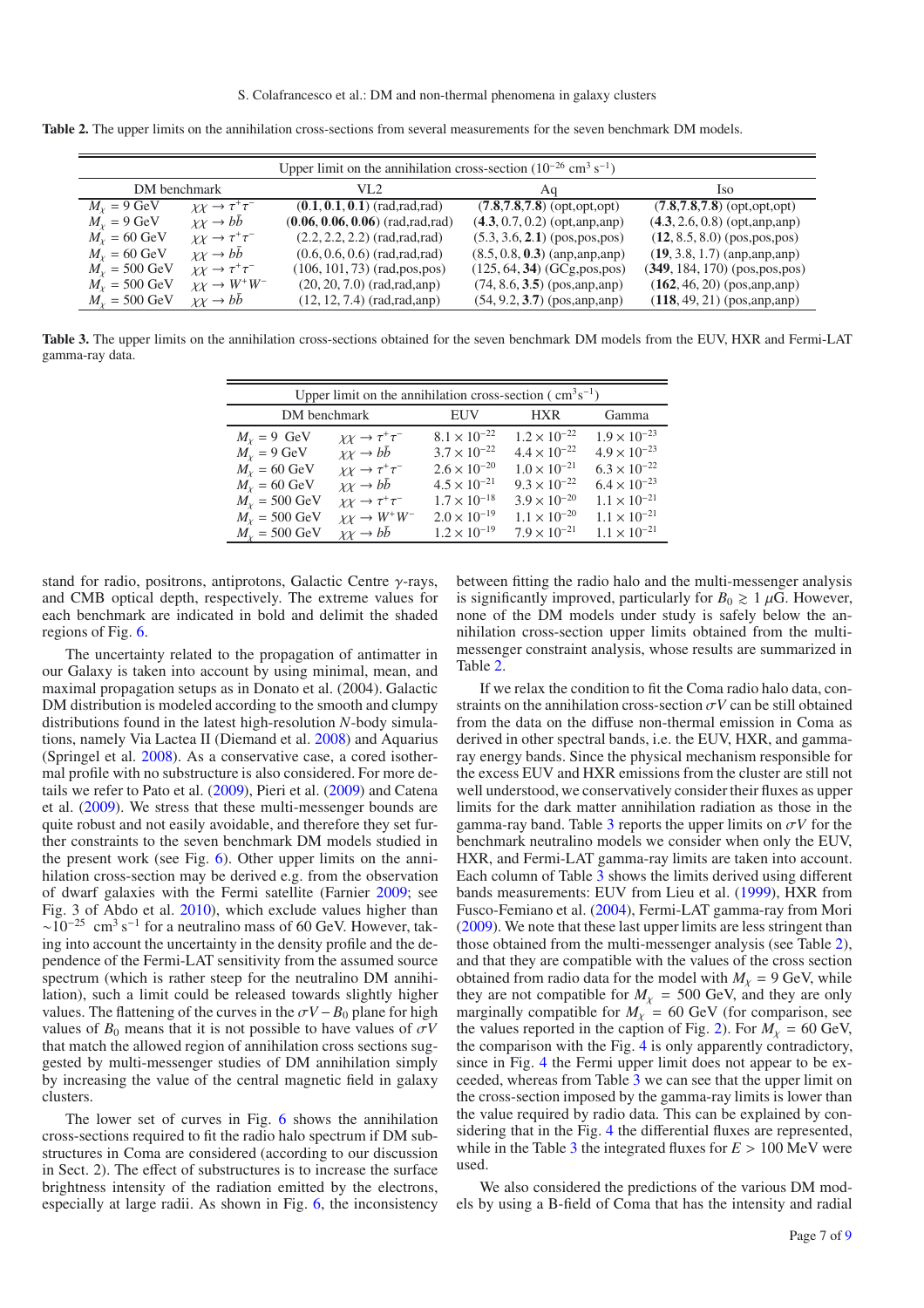

**[Fig. 6.](http://dexter.edpsciences.org/applet.php?DOI=10.1051/0004-6361/201014738&pdf_id=6)** We show the constraints set by the radio halo spectrum of Coma on the annihilation cross section for the DM models considered in this paper. *Upper, middle, and lower panel* refer to the 9, 60 and 500 GeV neutralino mass, respectively. We consider the case of an NFW DM profile with  $b\bar{b}$  (solid red curve) and  $\tau^{\pm}$  (dashed red curve), and the case for a cored DM profile with  $b\bar{b}$  (solid blue curve) and  $\tau^{\pm}$  (dashed blue curve). The lower panel also contains the cases of  $W^{\pm}$  composition with NFW (dotted red curve) and cored DM profile (dotted blue curve). The upper curve bundles refer to a smooth DM profile, while the lower curve bundles refer to the case where substructures are considered as in Fig. 1. The shaded bands in this figure represent the upper limit to the annihilation cross-section for the DM models derived combining the limits coming from a multi-messenger analysis (see text for details). The results are obtained using  $B(r) \propto n_{\text{th}}(r)$ .

profile suggested by recent Faraday rotation measures (Bonafede et al. 2010, see Fig. 3). In this case, the DM model with 60 GeV

Page 8 of 9

and  $b\bar{b}$  composition and the model with 9 GeV and  $\tau^{\pm}$  composition would produce a radio halo spectrum with a shape that is still consistent with the observed one. The value of the annihilation cross-section required in the 60 GeV,  $b\bar{b}$  case is  $\sigma V = 1.0 \times 10^{-24}$  cm<sup>3</sup> s<sup>-1</sup>, while in the 9 GeV,  $\tau^{\pm}$  case the crosssection required is  $\sigma V = 1.4 \times 10^{-25}$  cm<sup>3</sup> s<sup>-1</sup>.

However, in order to have a DM-induced heating rate lower than the bremsstrahlung cooling rate of the intracluster gas at the cluster centre, the annihilation cross sections worked out here must be reduced by a factor ~10<sup>7</sup>−10<sup>12</sup> for  $M_v$  from 9 to 500 GeV, if we assume an NFW density profile.

This problem is, however, not present for a neutralino mass of 9 GeV (with both  $b\bar{b}$  and  $\tau^{\pm}$  compositions) and 60 GeV and composition  $b\bar{b}$  if DM density has a cored profile (see Fig. 5), while it still holds for the 60 GeV mass with composition  $\tau^{\pm}$  and for all neutralino compositions in the 500 GeV mass model.

The high-mass DM model with  $M<sub>x</sub> = 500$  GeV, whose SED is normalized to fit the Coma radio-halo data with a very low magnetic field value ( $B_0 \approx 0.01 \mu$ G for the  $b\bar{b}$  composition), is inconsistent with the multi-frequency SED because it exceeds by large factors the EUV, soft X-ray, hard X-ray, and gammaray (in the energy range of Fermi) upper limits (see Fig. 4). For this high-mass DM model, also the  $\tau^{\pm}$  and  $W^{\pm}$  cases narrowly fail to fit the Coma radio-halo spectrum at low frequency below ∼400 MHz (see Fig. 2).

We finally note that the high-energy HESS gamma-ray limit is not relevant in any of the DM models considered in this paper, because in all the cases the threshold energy of the HESS upper limits is higher than the neutralino masses considered here.

As a final remark, we stress that the DM candidates with  $M<sub>y</sub> = 9$  GeV and  $M<sub>y</sub> = 60$  GeV – those that best fit Coma astrophysical data – are too light to accommodate the PAMELA positron fraction (Adriani et al. 2009) or the electron-pluspositron flux seen by Fermi-LAT (Abdo et al. 2009) and HESS (Aharonian et al. 2008, 2009b).

In conclusion, the possibility of interpreting the origin of non-thermal phenomena in galaxy clusters with DM annihilation scenarios would require a low- or intermediate-neutralino mass and a cored DM density profile. If we then consider the multimessenger constraints to the neutralino annihilation crosssection, it turns out that these scenarios would be excluded as well unless we introduce a substantial boost factor that reproduces the presence of DM substructures.

*Acknowledgements.* M.P. acknowledges a grant from Fundação para a Ciência e Tecnologia (Ministério da Ciência, Tecnologia e Ensino Superior). L.P. thanks the University of Trento for hospitality.

#### **References**

- Abdo, A. A., Ackermann, M., Ajello, M., et al. 2009, Phys. Rev. Lett., 102, 181101
- Abdo, A. A., Ackermann, M., Ajello, M., et al. 2010, ApJ, 712, 147
- Adriani, O., Barbarino, G. C., Bazilevskaya, G. A., et al. 2009, Nature, 458, 607 Aharonian, F., Akhperjanian, A. G., Barres de Almeida, U., et al. 2008, Phys.
- Rev. Lett., 101, 261104
- Aharonian, F., Akhperjanian, A. G., Anton, G., et al. 2009a, A&A, 502, 437
- Aharonian, F., Akhperjanian, A. G., Anton, G., et al. 2009b, A&A, 508, 561
- Ahmed, Z., Akerib, D. S., Arrenberg, S., et al. 2009, [arXiv:0912.3592v1] Baltz, E. A., & Wai, L. 2004, Phys. Rev. D, 70, 023512
- Bergstrom, L. 2000, Rept. Prog. Phys., 63, 793
- Bertone, G., Hooper, D., & Silk, J. 2005, Phys. Rep. 405, 279
- Bertone, G., Cirelli, M., Strumia, A., & Taoso, M., 2009, JCAP, 0903, 009
- Blasi, P., & Colafrancesco, S. 1999, Astropart. Phys., 12, 169
- Bonafede, A., Feretti, L., Murgia, M., et al. 2010, A&A, 513, A30
- Bottino, A., Fornengo, N., & Scopel, S. 2003, Phys. Rev. D, 67, 063519
- Briel, U. G., Henry, J. P., & Böhringer, H., 1992, A&A, 259, L31